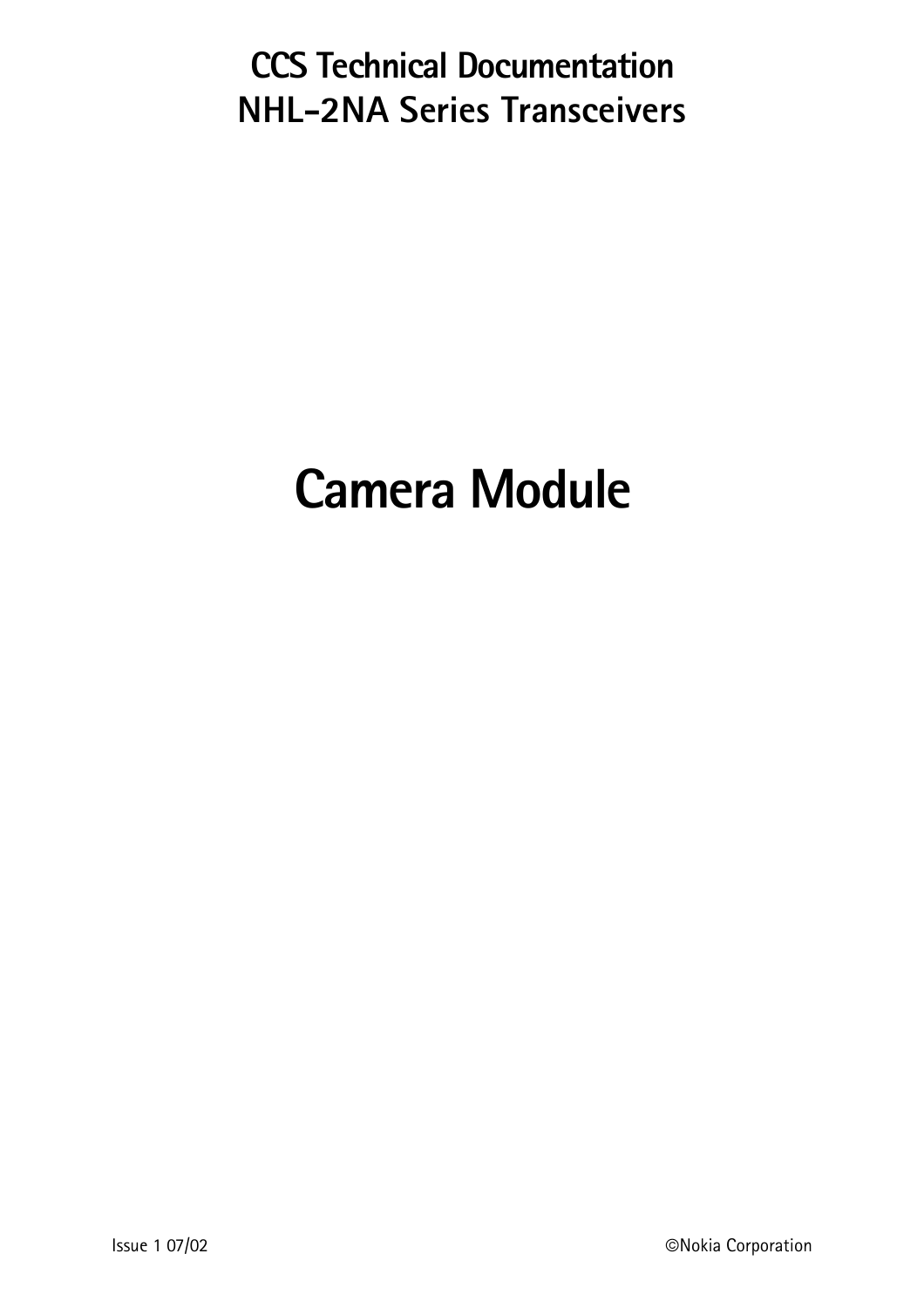[This page left intentionally blank]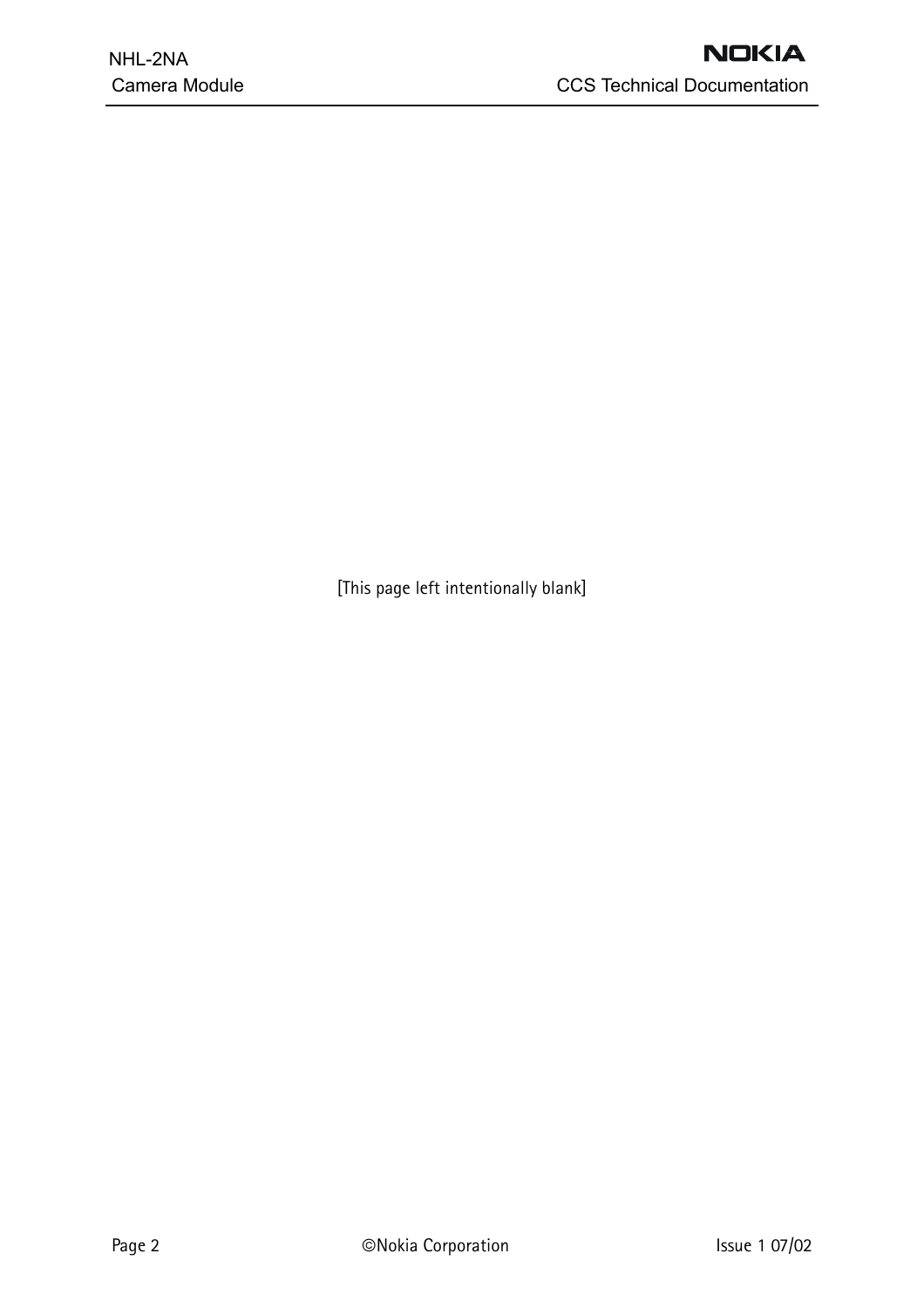## **Table of Contents**

| Page No |
|---------|
|         |
|         |
|         |
|         |
|         |
|         |
|         |
|         |
|         |
|         |
|         |
|         |
|         |
|         |
|         |
|         |
|         |
|         |

## **List of Figures**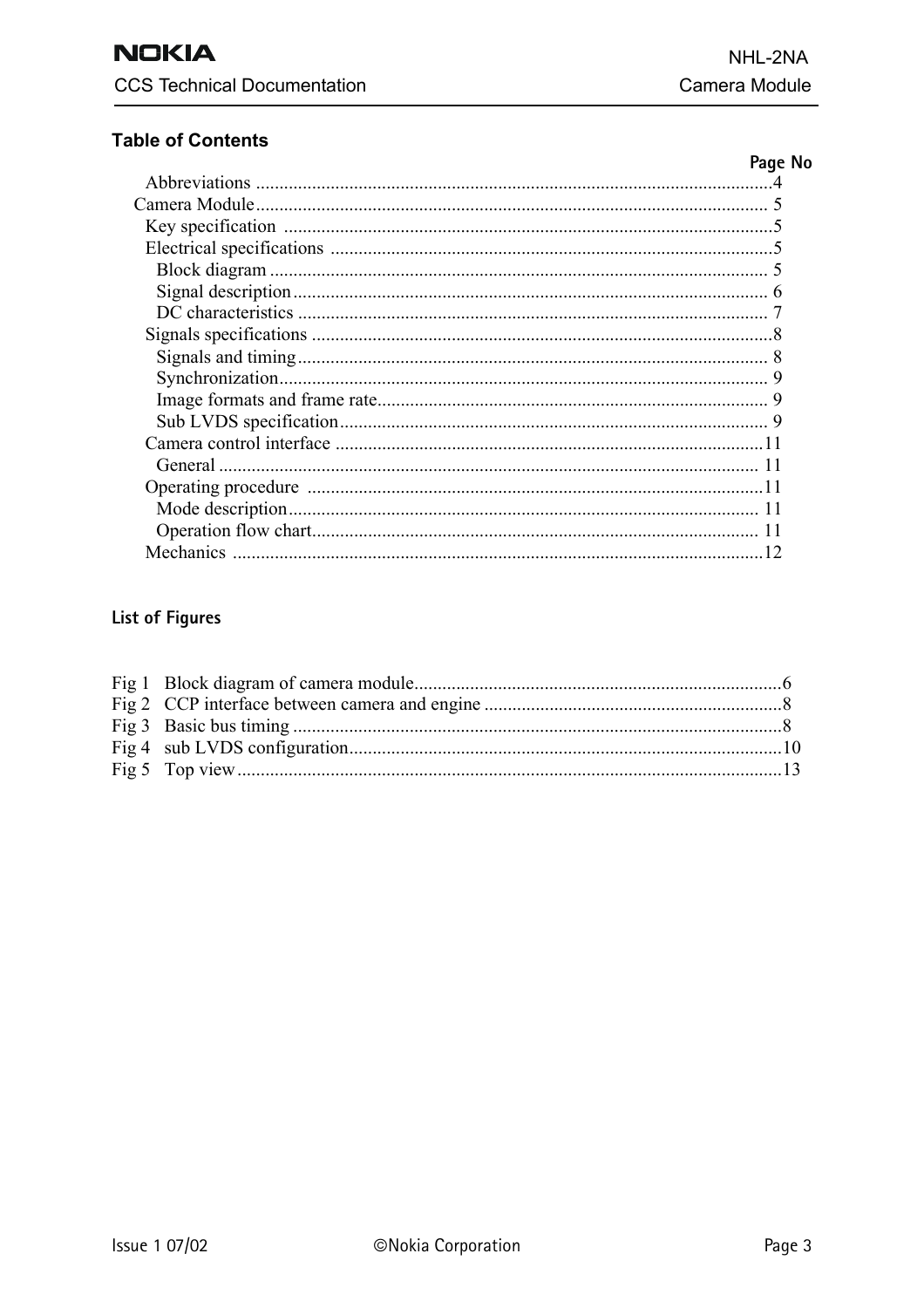## <span id="page-3-0"></span>**Abbreviations**

| VGA         | Video Graphic Array              |
|-------------|----------------------------------|
| <b>CIF</b>  | Common intermediate format       |
| <b>CCI</b>  | Camera Control Interface         |
| <b>LVDS</b> | Low voltage differential signals |
| <b>CCP</b>  | Compact camera port              |
| <b>CDS</b>  | Correlated double sampling       |
| AGC         | Automatic gain control           |
| ADC         | Analog digital converter         |
| TG          | Timing generator                 |
| SG          | Synchronization generator        |
| PLL         | Phase locked loop                |
| VCO         | Voltage control oscillator       |
| AWB         | Automatic white balance          |
| AES         | Automatic electronics shutter    |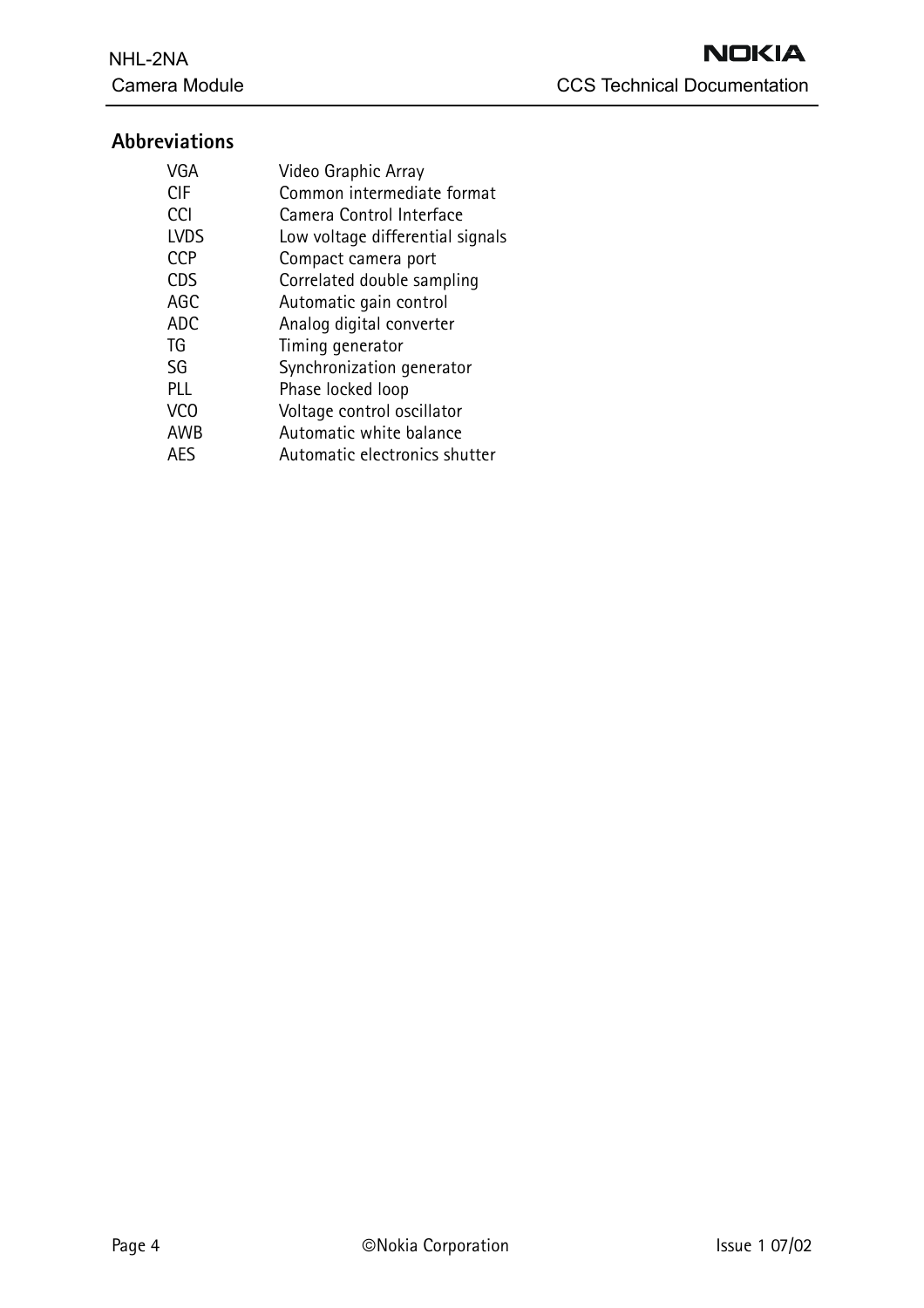## <span id="page-4-0"></span>**Camera Module**

## <span id="page-4-1"></span>**Key specification**

The table below shows the key specification of the VGA2 camera module (TCM8002MD).

|                     | Array format        | active: 660 H x 492 V                                                |  |  |
|---------------------|---------------------|----------------------------------------------------------------------|--|--|
| Image sensor        | color filter        | RGB bayer arrangement                                                |  |  |
|                     | Optical format      | $1/4$ "                                                              |  |  |
|                     | pixel size          | 5.4 um                                                               |  |  |
|                     | F no.               | 2.8                                                                  |  |  |
|                     | H view angle        | 53 degrees(H) / $39(V)$ / 65(D)                                      |  |  |
| lens                | focal length        | $3.5 \text{ mm}$                                                     |  |  |
|                     | focus range         | 30 cm to infinity                                                    |  |  |
|                     | focus adjustment    | Object distance for adjustment is infinity.                          |  |  |
|                     | image signal output | CCP (sub LVDS serial output)                                         |  |  |
|                     | output image format | YUV 4:2:2, RGB 5:6:5, sensor 10 bit raw data                         |  |  |
|                     | image size          | A variety of size is supported. See table 6                          |  |  |
| Interface           | frame rate          | typical : 15 fps                                                     |  |  |
|                     | master clock        | External clock is supplied.                                          |  |  |
|                     | control interface   | <b>CCI</b> bus                                                       |  |  |
|                     | mechanics           | 13-pin spring connector                                              |  |  |
| Power source        |                     | VDD=DC 2.78 +/- 0.13 V and VDDI =DC 1.8 +/- 0.1                      |  |  |
| Current consumption | VDD on & VDDI       | 34 mA typical for VDD, 7 mA typical for VDDI                         |  |  |
|                     | VDD off & VDDI      | 1 <sub>u</sub> A                                                     |  |  |
| Dimension           |                     | 16 mm (H) x 20 mm (W) x 8.9 mm (D) excluding protrusion of connector |  |  |
| Weight              |                     | $1.6$ gram                                                           |  |  |
|                     | operation           | $-30$ to $+70$ centigrade                                            |  |  |
| Temperature range   | full quality        | $-10$ to $+40$ centigrade                                            |  |  |
|                     | storage             | -40 to $+85$ centigrade                                              |  |  |

#### **Table 1: Key specification**

## <span id="page-4-2"></span>**Electrical specifications**

#### <span id="page-4-3"></span>**Block diagram**

The figure below shows the block diagram of the VGA2 camera module connected to Nokia Engine.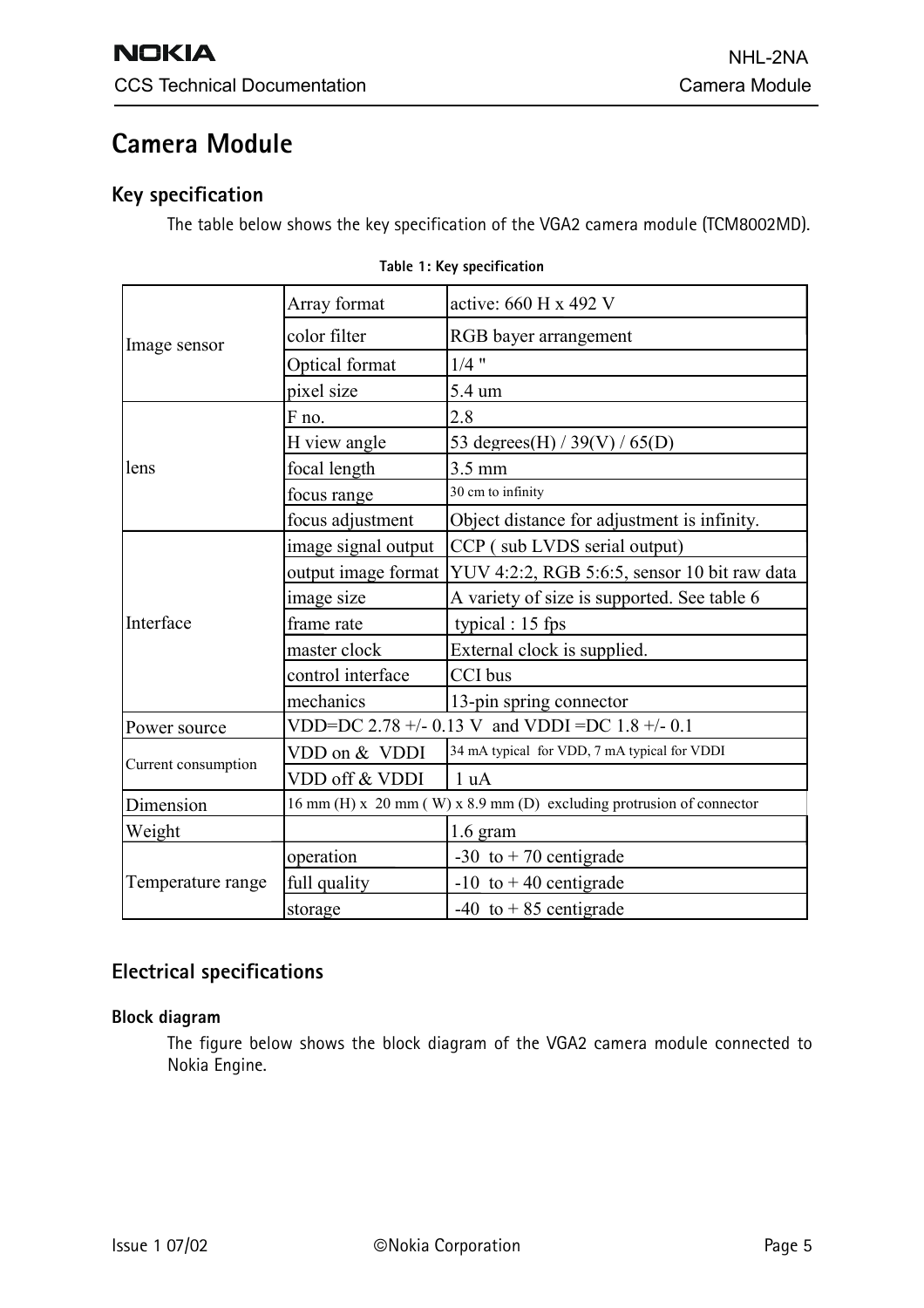<span id="page-5-0"></span>

**Figure 1: Block diagram of camera module**

#### <span id="page-5-1"></span>**Signal description**

The following description indicates the meaning of each signal shown in figure above.

- (1) VDD Supply voltage to the main circuits of a camera module
- (2) GND2 Ground line corresponding to VDD
- $(3)$  D + Fast serial data out
- (4) VDDI Supply voltage to sub LVDS circuit. This voltage can be always applied, even if the Vctrl is off.
- (5)  $D -$  Fast serial data out of which is inverted to  $D+$
- (6) SDA Serial data line of CCI bus
- (7) GND1 Ground line corresponding to VDDI
- (8) SCL Serial clock line of CCI bus
- (9) Clk + Fast serial clock
- (10) Vctrl This signal is used for sub LVDS circuit to be shut off in order to reduce stand-by current of a camera module. "High" designates "ON". Please see the operation flow chart.
- (11) Clk  $-$  Fast serial data out of which is inverted to Clk+
- (12) GND3 Ground line corresponding to Extclk.
- (13) Extclk System clock from Nokia engine to the camera module. This signal is sinusoidal by RC filtering on Nokia engine. Extclk is AC coupled to the camera module through a capacitor of which capacitance is more than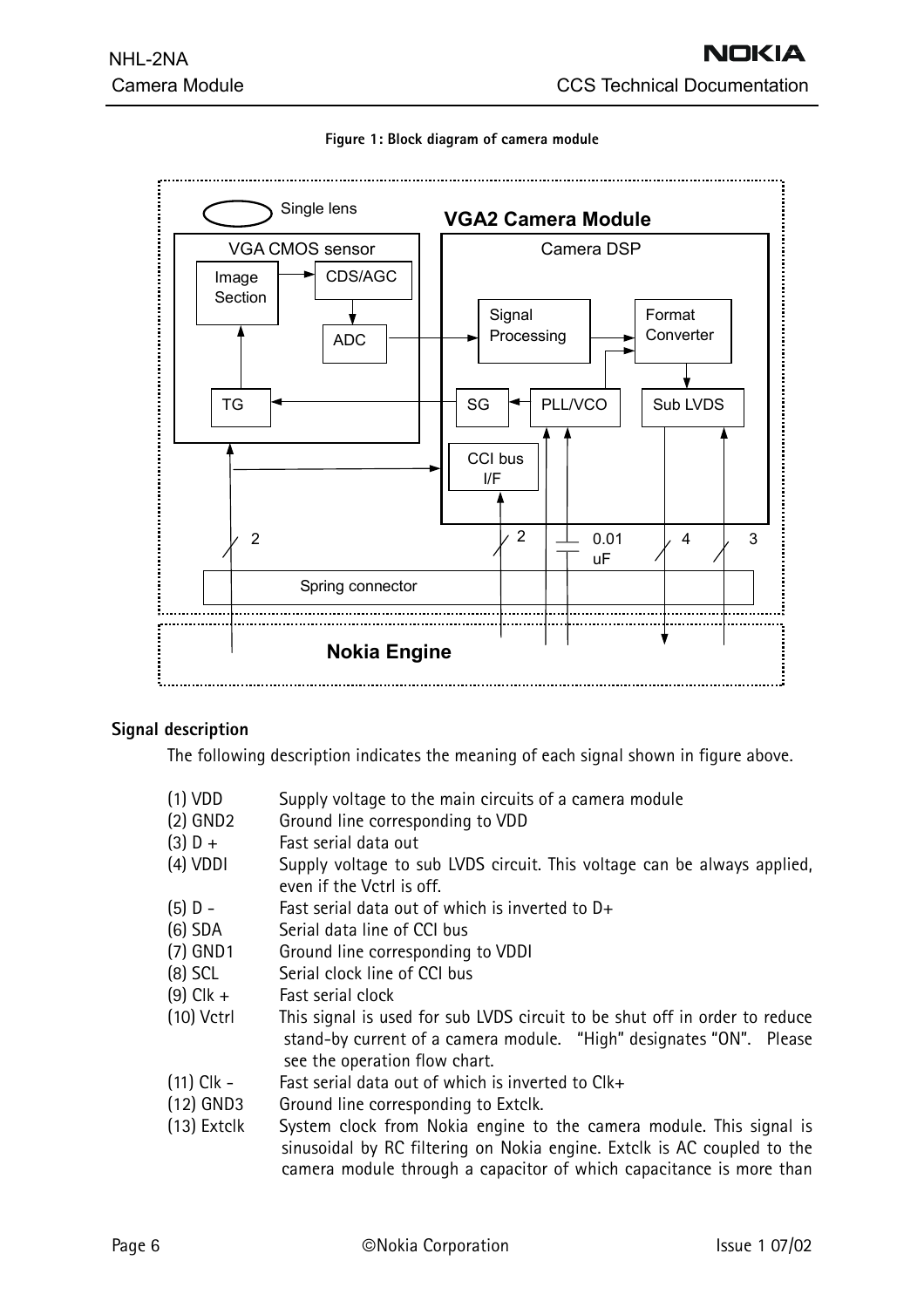0.01 uF. Extclk has 4 operating modes depending on the wireless system in which the camera module is used. The Extclk is active before VDD is on. This Extclk shall be exclusively used for generating any other clocks

#### <span id="page-6-0"></span>**DC characteristics**

(1) Maximum ratings

| <b>VDD</b>                   | 36 V                  |
|------------------------------|-----------------------|
| <b>VDDI</b>                  | 2.7 V                 |
| Input signals, min           | $-0.3 V$              |
| Input signals, max           | VDDI $(1.8V) + 0.3 V$ |
| Note: Values respect to GND. |                       |

(2) DC characteristics of each signal are shown in the table below.

| Signal name                  | Type                                                   |               | Min            | Typ          | Max               | Unit        |  |
|------------------------------|--------------------------------------------------------|---------------|----------------|--------------|-------------------|-------------|--|
| <b>VDDI</b>                  | IN                                                     |               | 1.7            | 1.8          | 1.9               | V           |  |
| VDDI current2<br>consumption |                                                        |               |                | $\tau$       | 10                | mA          |  |
| $D+$ , $D-$ ,                |                                                        |               | $VDDI/2 - 0.1$ | VDDI/        | $VDDI/2 + 0.1$    | V           |  |
| $Clk+, Clk$                  |                                                        | <b>OUT</b>    | 1              | 104          | 120               | <b>MHz</b>  |  |
|                              |                                                        | IN            | 0.5            |              | 1.2               | V peak-peak |  |
|                              | Mode                                                   |               | 6.45/12.9      | 6.5/13.0     | 6.55/13.1         | <b>MHz</b>  |  |
|                              | Mode                                                   |               | 9.55/19.1      | 9.6/19.2     | 9.65/19.3         | <b>MHz</b>  |  |
| ExtCl                        | Mode                                                   |               | 8.35/16.7      | 8.4/16.8     | 8.45/16.9         | <b>MHz</b>  |  |
|                              | Mode                                                   |               | 9.67/19.34     | 9.72/19.44   | 9.77/19.54        | <b>MHz</b>  |  |
|                              | The wave shape is sinusoidal by applying LPF in a host |               |                |              |                   |             |  |
| SDA, SCL                     |                                                        | <b>IN/OUT</b> | $0.3*VDDI$     | $0.7*VDDI$   |                   | VIL, VIH    |  |
| <b>VDD</b>                   |                                                        | IN            | 2.65           | 2.78         | 2.91              | V           |  |
| Stand-by                     | <b>ExtClk</b><br>open                                  |               |                | 1            | 5                 | uA          |  |
| $Current(*1)$                | ExtClk<br>500mVpp                                      |               |                | $\mathbf{1}$ | 5                 | <b>uA</b>   |  |
| VDD current?<br>consumption  |                                                        |               |                | 34           | 40                | mA          |  |
|                              |                                                        | High          | VDDI $x$ 0.7   |              | <b>VDD</b>        | V           |  |
| Vctr                         | IN                                                     | Low           | 0              |              | $VDDI \times 0.3$ | V           |  |

|  | Table 2: DC characteristics of each signal |  |  |
|--|--------------------------------------------|--|--|
|  |                                            |  |  |

\*1 Measuring conditions of typical value

 VDD Off, VDDI 1.8V On, VCtrl Off, ExtClk Open or 500mVp-p, Temperature 25C

Lens capped.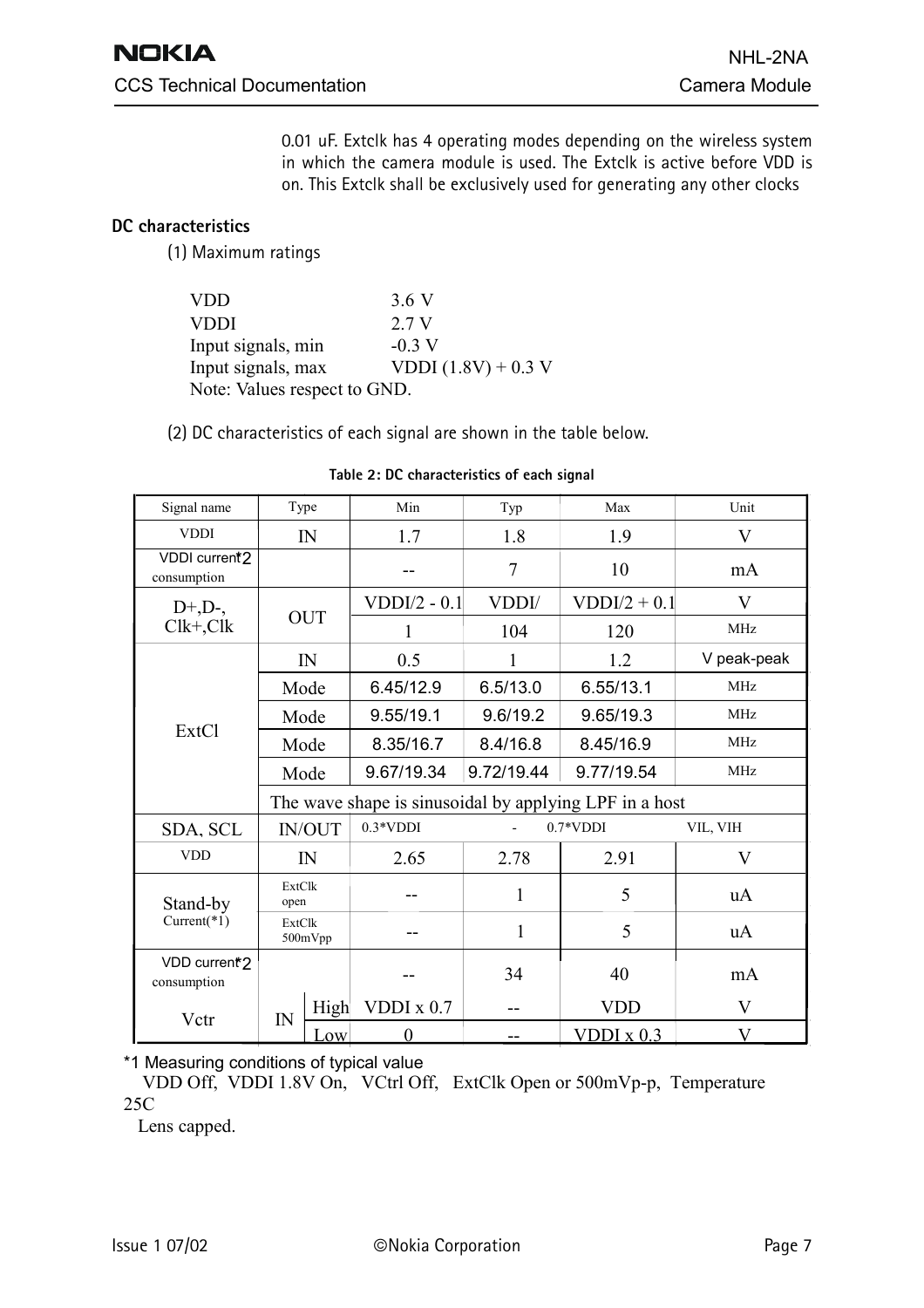## <span id="page-7-2"></span>**Signals specifications**

#### <span id="page-7-3"></span>**Signals and timing**

The fast serial interface of digital image data is employed for the VGA camera module. The fast serial interface described in this document is named CCP (Compact Camera Port). In terms of signaling scheme, CCP is based on the idea of IEEE standard LVDS signaling scheme (current mode differential low voltage signaling method). CCP described in this document utilizes lower voltage than that of standard LVDS. The low voltage LVDS is named in this document sub LVDS. CCP is an one-way differential serial camera connection with clock and integrated line / frame synchronization:

<span id="page-7-0"></span>



D+ and D- are differential picture data output from the camera module. This data is written on each falling edge of **Clk**. Data format is least significant bit first. When nothing is being transferred, **D** remains high, except in power shut-down.

Clk+ and Clk- are differential pixel clock. Data should be read by the receiving end on rising edge. When nothing is being transferred, **Clk** remains high, except in power shutdown.

The figure below shows the basing timing between D and Clk schematically. In the table below the AC characteristics in D and Clk relation are shown.

<span id="page-7-1"></span>

#### **Figure 3: Basic bus timing**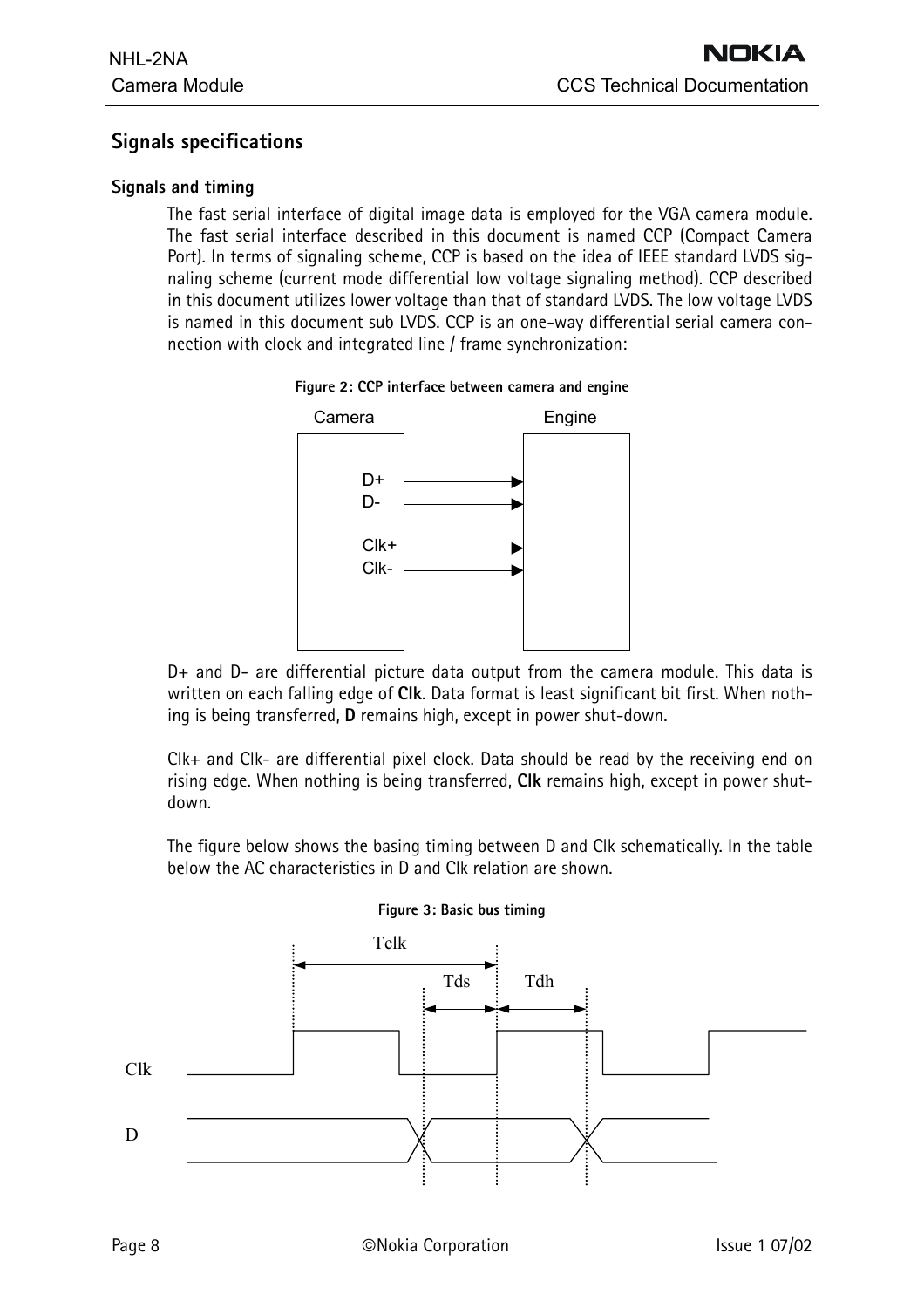| Parameter                             | Abbreviation | Min time           | Max time           |  |  |  |
|---------------------------------------|--------------|--------------------|--------------------|--|--|--|
| Bus clock cycle                       | <b>T</b> clk | 8.3 ns<br>(120MHz) | 1000 ns<br>(1 MHz) |  |  |  |
| Data set-up time before Clk<br>rising | Tds          | 1ns                |                    |  |  |  |
| Data hold time                        | Tdh          | 2 <sub>ns</sub>    |                    |  |  |  |

**Table 3: AC timing between D and Clk**

|          | Min   | Typ   | Max   | Unit          |
|----------|-------|-------|-------|---------------|
| Clk duty | 40/60 | 50/50 | 60/40 | $\frac{0}{0}$ |

#### <span id="page-8-0"></span>**Synchronization**

Each image line that is received begins with line synchronization code and ends with line end code. Each frame begins with frame synchronization code and ends with frame end code. At frame start and frame end no line synchronization are added but they are replaced by the frame synchronization.

#### <span id="page-8-1"></span>**Image formats and frame rate**

The table below shows the relationship between Extclk and CCP frequency to keep the frame rate constant (approximately 15 fps). Each mode on the table below can be selected by CCI bus command setting from Nokia engine.

| Mode | Extclk     | CCP frequency | Pixel clock | Number of Pixel | Frame rate |
|------|------------|---------------|-------------|-----------------|------------|
|      | <b>MHz</b> | <b>MHz</b>    | <b>MHz</b>  | clock per H     | fps        |
|      | 6.5/13.0   | 104.0         | 6.50        | 828             | 14.952     |
| 2    | 9.6/19.2   | 115.2         | 7.2         | 916             | 14.972     |
| 3    | 8.4/16.8   | 100.8         | 6.30        | 802             | 14.962     |
| 4    | 9.72/19.44 | 116.6         | 7.29        | 928             | 14.962     |

#### **Table 4: Frequency relationship for each Extclk (VGA image)**

The table below shows image size format of the respective image made from the original full VGA. Each CCP frequency shown on the table below designates the ratio to CCP frequency of full VGA at 15 fps.

In case of subsampling QVGA, subsampling QQVGA and subsampling QCIF, 30 fps operation is supported as well as 15 fps. In this case, CCP frequency becomes twice.

#### <span id="page-8-2"></span>**Sub LVDS specification**

#### **General**

The fast serial transfer of image data from the camera module to Nokia engine is to be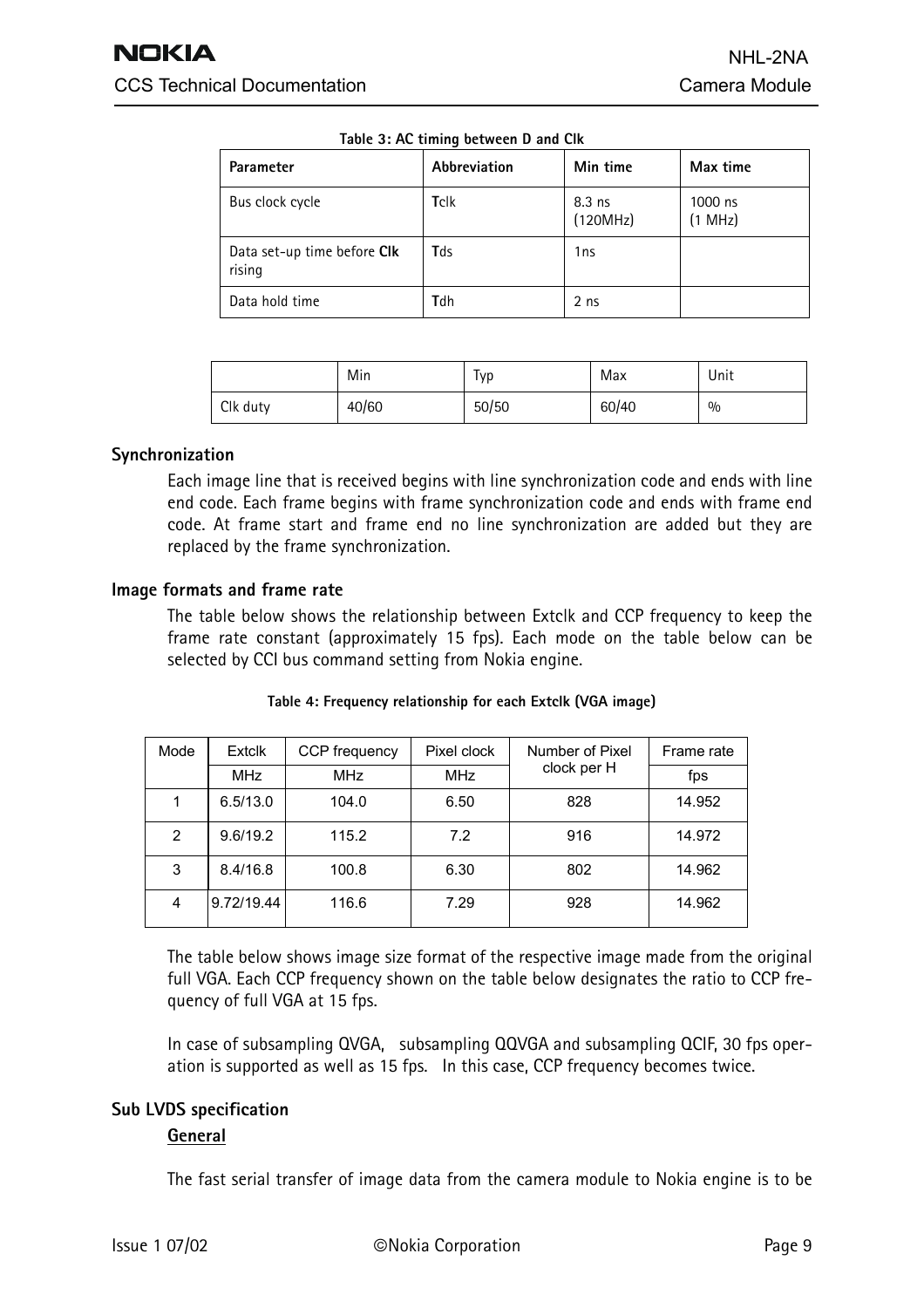achieved based on 1.8 power supply condition. Accordingly, modified LVDS type current mode transmitters/receivers is used. In this document, the LVDS scheme which is modified corresponding to 1.8 V is named sub LVDS. The figure below shows simplified configuration of sub LVDS

<span id="page-9-0"></span>



DC, AC characteristics

DC characteristics, AC characteristics (transmitting end) and (receiving end) are shown in the tables below.

| Item                                  | Min    | $Tv$ p | Max                  | Unit |
|---------------------------------------|--------|--------|----------------------|------|
| Bus operating voltage<br><b>VIDDI</b> | 1.7    | 1.8    | 1.9                  |      |
| Absolute maximum rating               | $-0.3$ |        | $VDDI +$<br>$\Omega$ |      |

#### **Table 6: AC characteristics of camera module**

| Parameter                      | Signal level |         |              |            |
|--------------------------------|--------------|---------|--------------|------------|
|                                | Min          | Typical | Max          |            |
| Input voltage range            | $VDDI/2-0.1$ | VDDI/2  | $VDDI/2+0.1$ | V          |
| Differential voltage swing Vod | 100          | 150     | 200          | mV         |
| Output impedance RO            | 40           | 100     | 140          | Ohm        |
| Operating frequency            | 1            |         | 120          | <b>MHz</b> |
| Clock duty cycle @ 120 MHz     | 40           | 50      | 60           | 0/0        |
| Vod rise time 20% - 80%        | 300          |         | 500          | ps         |
| Vod fall time 80% - 20%        | 300          |         | 500          | ps         |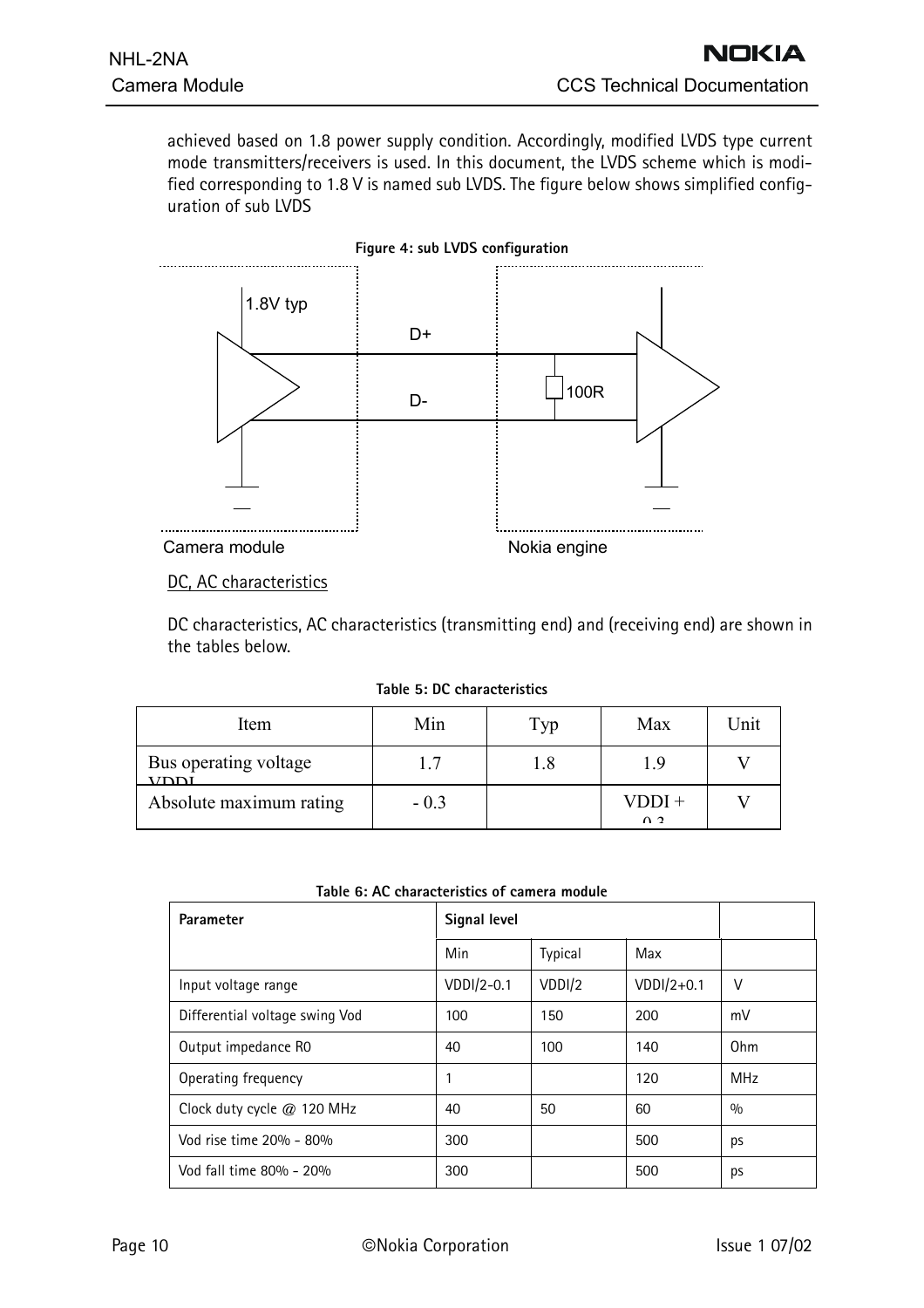*Note: Vod is measured with 100 ohm termination.*

## <span id="page-10-0"></span>**Camera control interface**

#### <span id="page-10-1"></span>**General**

The camera control interface configuration is based on fast mode IIC(i.e.  $I^2C$ ) bus.

#### **Slave address**

The Camera Module control interface has got slave address 78h. General call address and start byte are not supported.

#### Sub address

A sub address for internal register are prepared. Width of sub address is 8 bits, and each address has 8 registers. The camera module has the function of increment addressing, the host can operate continuous addresses by one sequence. After system reset by Power ON (when VDD is applied) subaddress becomes 00'h.

#### **Read & write**

Nokia engine can read and write all registers' data except for test registers.

#### <span id="page-10-2"></span>**Operating procedure**

#### <span id="page-10-3"></span>**Mode description**

This camera module supports following two operating modes.

- 1 Normal mode This mode means continuous image capturing operation. (Namely every frame is output.)
- 2 Long storage mode This mode means intermittent image capture operation (one frame out of every four frame) particularly in case of long time exposure. Nokia engine submits a command to set this mode.

#### <span id="page-10-4"></span>**Operation flow chart**

(1) For Power-on, the following order is necessary.

VDDI(1.8 V) power ON  $\rightarrow$  Extclk ON  $\rightarrow$  Vctrl ON  $\rightarrow$  VDD(2.8 V) Power ON  $\rightarrow$ T1 T2 T3 T4 Command for initializing  $\rightarrow$  Image data output start. T5

The camera has default values of parameters for start-up action. The host can change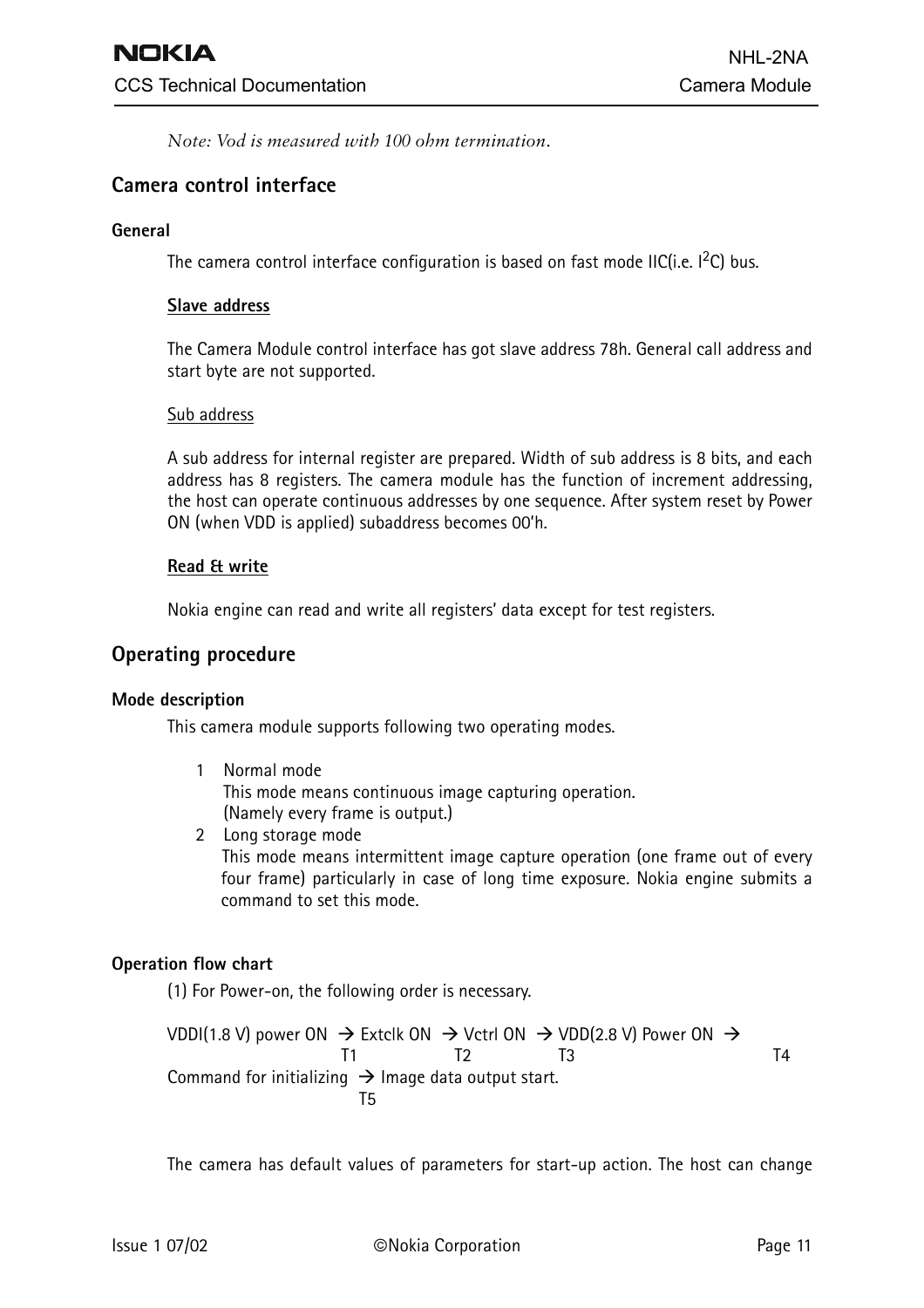the parameter values by sending the parameter value via CCI bus. In this case these changed values are not memorized in the camera module because no EEPROM is provided inside.

Accordingly. after power-off, the host must send the values again if the same operation is necessary. The necessary time interval for moving to the next operation is listed in Figure 9. For the external clock of 6 MHz (lowest), the pixel clock becomes 1.5 MHz (without VCO). In this case, one vertical scanning period is 273 msec t the maximum value).

In the figure below, "VD" is internal synchronization pulse to show vertical scanning period.



Figure 9. operation sequence in power-on

## <span id="page-11-0"></span>**Mechanics**

Mechanics drawing in the file of "TCM8002MD external view.pdf".

The camera module has got a plastic lens holder with a metallized surface. The lens barrel part does not have metallization. The material of the lens holder plastic is 30% metal coated carbon. The lens barrel material is non-conductive carbon. The lens holder has a curved rib for attaching the module into the mobile phone. The connector is the spring type. The PWB material is FR4.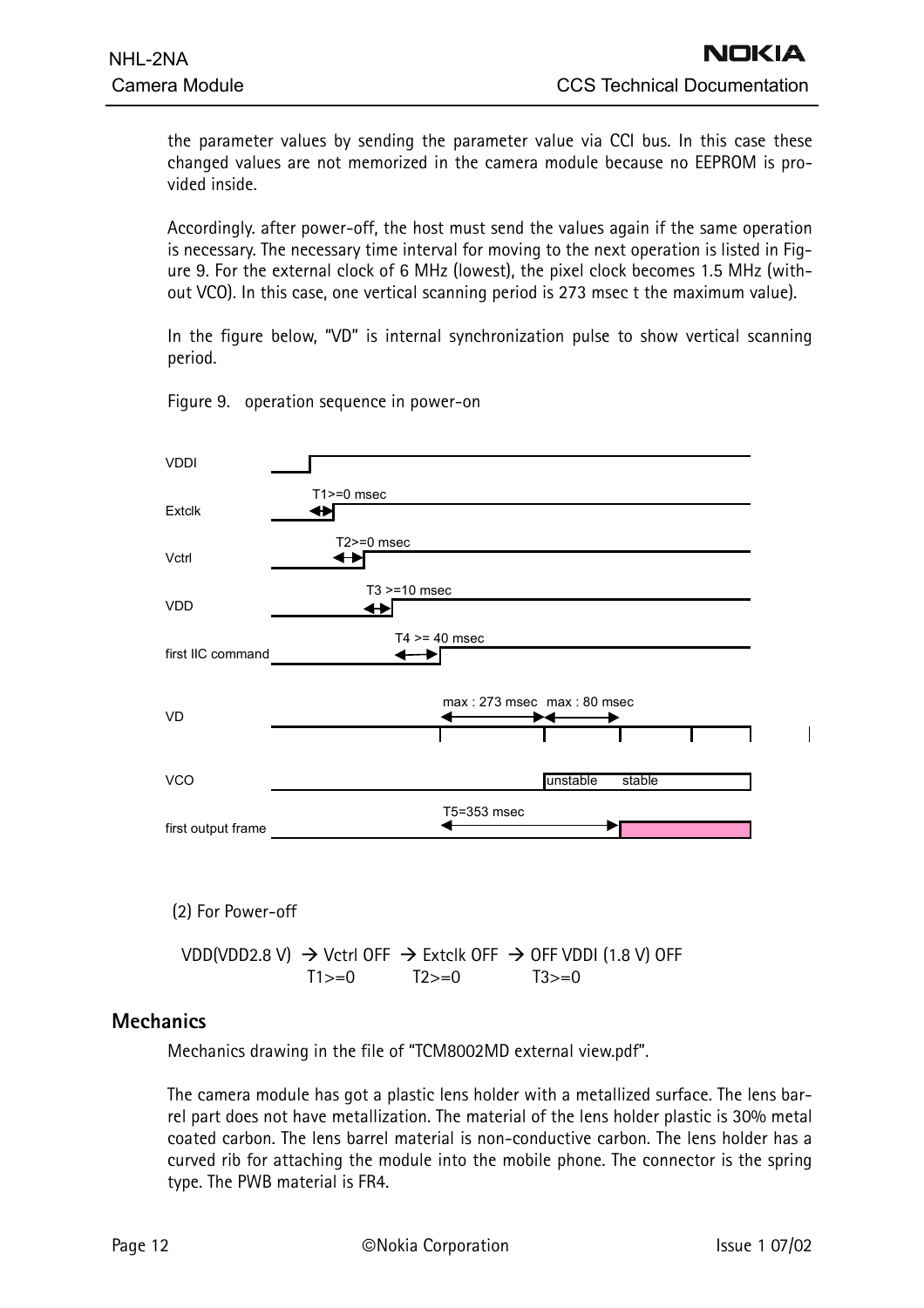Pin assignment is shown in **Figure 9** and **Table 9.**

<span id="page-12-0"></span>

**Table 7: Pin assignment**

| Pin number |        | 2                | 3    | 4    | 5             | 6          |                  | 8   |
|------------|--------|------------------|------|------|---------------|------------|------------------|-----|
| Pin name   | VDD    | GND <sub>2</sub> | D+   | VDDI | D-            | <b>SDA</b> | GND <sub>1</sub> | SCL |
| Pin number | 9      | 10               | 11   | 12   | 13            |            |                  |     |
| Pin name   | $CLK+$ | Vctrl            | CLK- | GND3 | <b>EXTCLK</b> |            |                  |     |